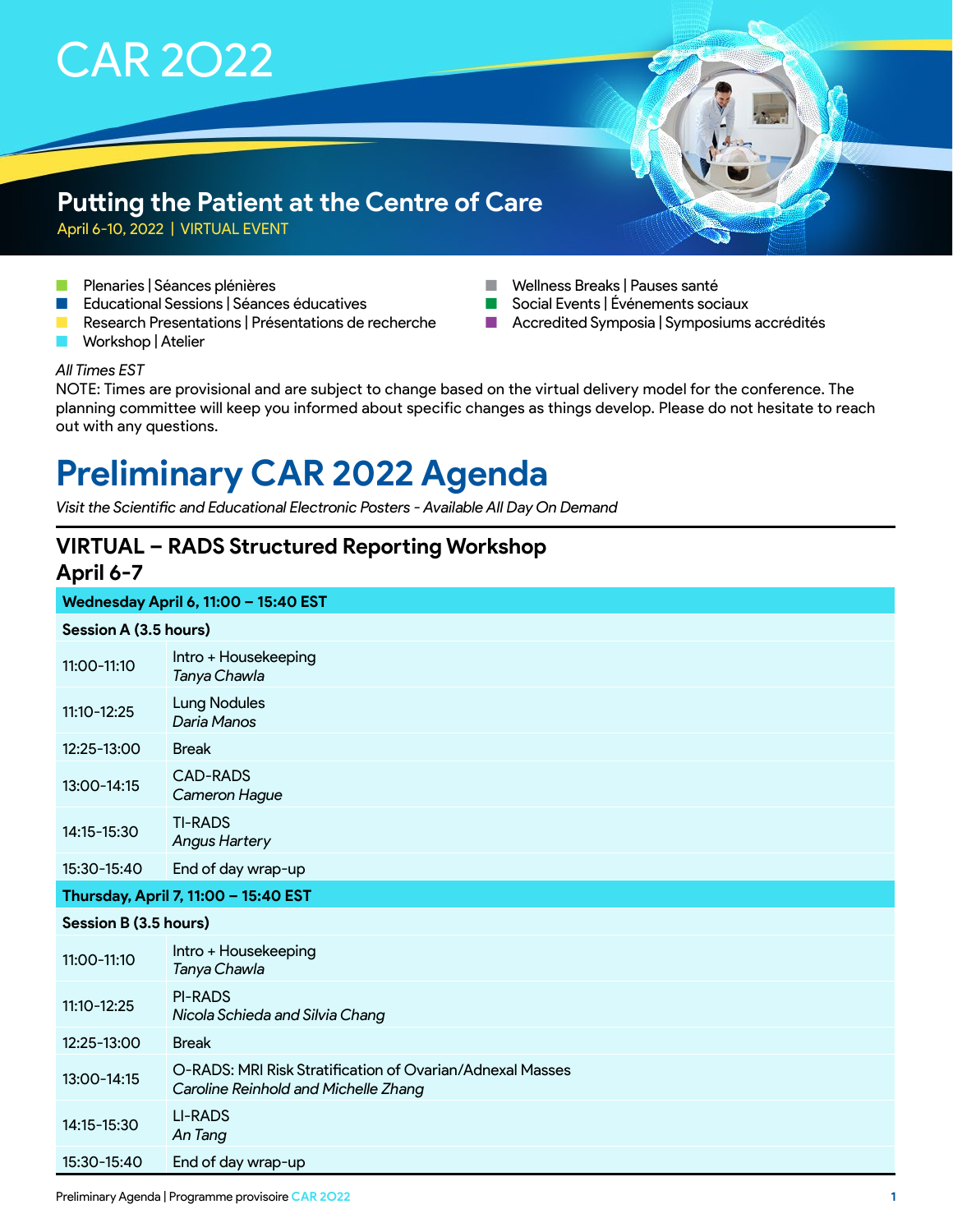#### **Thursday April 7**

*Visit the Scientific and Educational Electronic Posters - Available All Day On Demand*

#### **Trainee Day**

| 11:00-12:00 | <b>Trainee Day Plenary: Ergonomics</b><br>Charlotte Yong-Hing, Nicholas Chapman, Tong Wu                                                                                       |                                               |  |
|-------------|--------------------------------------------------------------------------------------------------------------------------------------------------------------------------------|-----------------------------------------------|--|
| 12:00-12:30 | <b>Break and visit the Electronic Posters</b>                                                                                                                                  |                                               |  |
|             | <b>Trainee Day Sessions</b><br><b>Moderator: Lindsay Cherpak</b>                                                                                                               |                                               |  |
| 12:30-12:55 | Neuro MR: Basic Concepts<br>Adela Cora                                                                                                                                         |                                               |  |
| 12:55-13:20 | Head and Neck: Approach to Neck CT<br><b>Eric Bartlett</b>                                                                                                                     |                                               |  |
| 13:20-13:45 | Imaging Approach to Degenerative Spine: Navigating Mild, Moderate, and Severe<br>Mario Kontolemos                                                                              |                                               |  |
| 13:45-14:00 | <b>Break</b>                                                                                                                                                                   |                                               |  |
| 14:00-14:25 | Ask Me Anything About Neuroradiology Panel<br>Moderator: Jessica Dobson<br>Eric Bartlett, Lindsay Cherpak, Carlos Torres                                                       |                                               |  |
| 14:25-14:50 | Spine Imaging - What Lies Beyond the Bone<br><b>Lindsay Cherpak</b>                                                                                                            |                                               |  |
| 14:50-15:00 | <b>Break</b>                                                                                                                                                                   |                                               |  |
| 15:00-16:00 | Neuro Hot Seats - Junior<br>Mario Kontolemos                                                                                                                                   | <b>Neuro Hot Seats - Senior</b><br>Nazir Khan |  |
| 16:00-16:30 | <b>Break</b>                                                                                                                                                                   |                                               |  |
| 16:30-16:35 | <b>Welcome and Opening Remarks</b><br>Dr. Michael Patlas                                                                                                                       |                                               |  |
| 16:35-17:35 | <b>Opening Keynote</b><br>MRI of Pancreatic Cystic Lesions and Malignancy: Assessment, Guidelines and the Field Defect<br><b>Frank Miller (Introduction by Michael Patlas)</b> |                                               |  |
| 17:35-18:30 | <b>Welcome Reception</b>                                                                                                                                                       |                                               |  |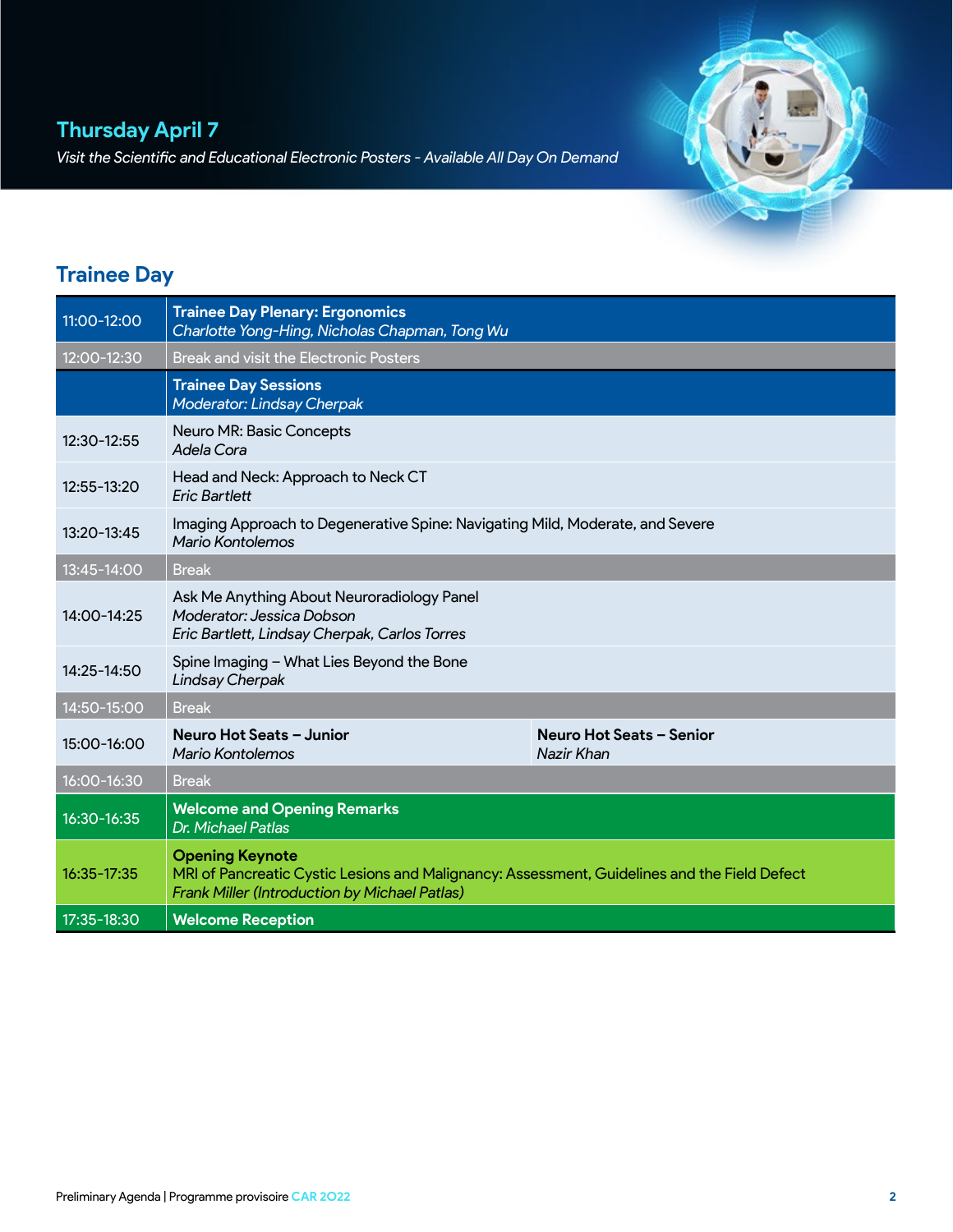#### **Friday April 8**

|               | <b>Pitfalls in Abdominal Imaging</b><br><b>Moderator: Silvia Chang</b>                                                                    |                                                                                                              | <b>Scientific Research</b><br><b>Project Oral Presentations</b><br><b>Moderator: Julia Niles</b> |
|---------------|-------------------------------------------------------------------------------------------------------------------------------------------|--------------------------------------------------------------------------------------------------------------|--------------------------------------------------------------------------------------------------|
| $9:00 - 9:20$ | Pitfalls in Liver Imaging<br><b>Frank Miller</b>                                                                                          |                                                                                                              | Judges:<br><b>Francesca Proulx</b>                                                               |
| $9:20 - 9:40$ | Pitfalls in Prostate Imaging<br>Silvia Chang                                                                                              |                                                                                                              | Jai Shankar<br><b>Vivek Virmani</b>                                                              |
| 9:40-10:00    | Pitfalls in Pancreatic Cancer Imaging<br><b>Andreu Costa</b>                                                                              |                                                                                                              |                                                                                                  |
| 10:00-10:20   | Pitfalls in Gynaecological Imaging<br>Tanya Chawla                                                                                        |                                                                                                              |                                                                                                  |
| 10:20-10:40   | Interactive Q&A                                                                                                                           |                                                                                                              |                                                                                                  |
| 10:40-11:00   | Break                                                                                                                                     |                                                                                                              |                                                                                                  |
|               | <b>Hot Topics in Abdominal Imaging</b><br>Moderator: lain Kirkpatrick                                                                     | <b>Diversity in Radiology: Sisyphean</b><br><b>Undertaking or Achievable Reality?</b><br><b>Faisal Khosa</b> | <b>Value of Radiology Project</b><br><b>Oral Presentations</b><br><b>Moderator: Julia Niles</b>  |
| 11:00-11:20   | Renal Lesion Management/CT/MR<br>Update on Bosniak<br>Nicola Schieda                                                                      | 11:00-12:00<br>McLaughlin-Gallie Professorship<br>Lecture                                                    | Judges:<br><b>Ramy El-Jalbout</b><br><b>Daria Manos</b>                                          |
| 11:20-11:40   | <b>Structured Reporting in Rectal</b><br>Cancer<br>Kartik Jhaveri                                                                         | <b>ROYAL COLLEGE</b><br>COLLEGE ROYAL                                                                        | <b>Charlotte Yong-Hing</b>                                                                       |
| 11:40-12:00   | Update on Dual Energy CT in the<br>Abdomen: A Practical Guide to<br>Incorporating DECT Into Your Clinical<br>Practice<br>lain Kirkpatrick |                                                                                                              |                                                                                                  |
| 12:00-12:20   | Imaging in Endometriosis<br>Shauna Duigenan                                                                                               |                                                                                                              |                                                                                                  |
| 12:20-12:30   | Interactive Q&A                                                                                                                           |                                                                                                              |                                                                                                  |
| 12:30-13:30   | Lunch and visit the Electronic Posters                                                                                                    |                                                                                                              |                                                                                                  |
| 12:30-13:30   | <b>Accredited Symposium: The Role of MRI for Breast Cancer Screening</b><br>Jean Seely and Anat Kornecki                                  |                                                                                                              |                                                                                                  |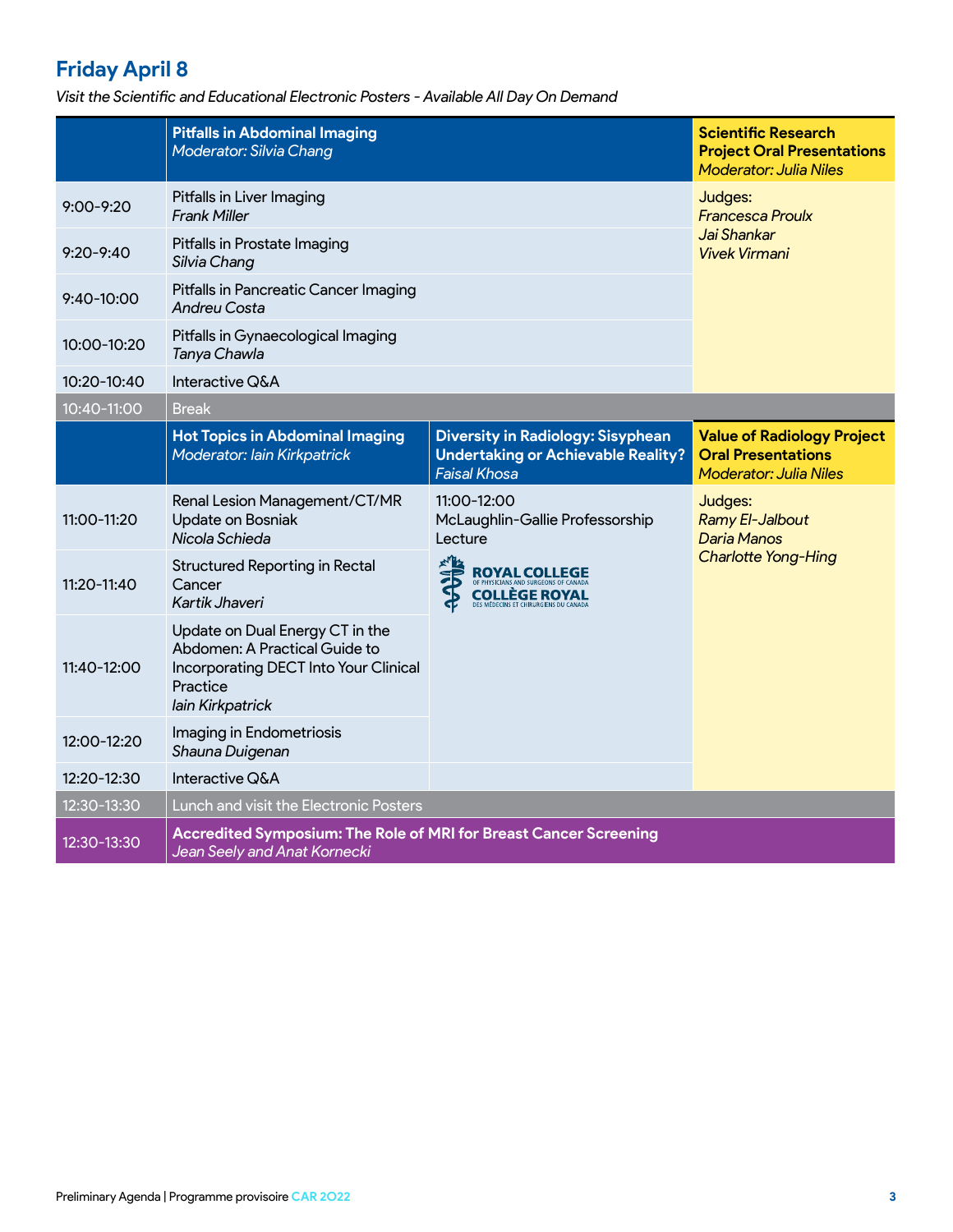#### **Friday April 8 (continued)**

|             | <b>Hot Topics in Emergency and</b><br><b>Trauma Imaging: Part I</b><br>Moderator: Savvas Nicolaou                 |             | <b>Cancer Screening and</b><br><b>Surveillance</b><br><b>Moderator: Carole Dennie</b>                                   | <b>Departmental</b><br><b>Clinical Audit Project</b><br><b>Oral Presentations</b><br><b>Moderator: Julia Niles</b>          |  |
|-------------|-------------------------------------------------------------------------------------------------------------------|-------------|-------------------------------------------------------------------------------------------------------------------------|-----------------------------------------------------------------------------------------------------------------------------|--|
| 13:30-13:50 | <b>CT Protocol and Workflow</b><br>Optimization for a Busy ER Practice<br>Aaron Sodickson                         | 13:30-13:55 | <b>MSK Oncological</b><br>Surveillance<br><b>Hugue Ouellette</b>                                                        | Judges:<br><b>Andreu Costa</b><br><b>Matthew McInnes</b>                                                                    |  |
| 13:50-14:05 | <b>Hepatobiliary Trauma</b><br>Gavin Sugrue                                                                       |             | <b>Colon Cancer Screening</b>                                                                                           | <b>Grant Stoneham</b>                                                                                                       |  |
| 14:05-14:20 | <b>Acute Pelvis Cases</b><br>Shauna Duigenan                                                                      | 13:55-14:20 | Tanya Chawla                                                                                                            |                                                                                                                             |  |
| 14:20-14:35 | Genitourinary Trauma<br><b>Vincent Mellnick</b>                                                                   | 14:20-14:45 | Lung Cancer Screening -<br><b>The Basics</b><br>Carole Dennie                                                           |                                                                                                                             |  |
| 14:35-14:50 | <b>Emergencies in Pregnancy</b><br>Sadia Qamar                                                                    | 14:45-15:00 | Interactive Q&A                                                                                                         |                                                                                                                             |  |
| 14:50-15:00 | Interactive Q&A                                                                                                   |             |                                                                                                                         |                                                                                                                             |  |
| 15:00-15:20 | <b>Break</b>                                                                                                      |             |                                                                                                                         |                                                                                                                             |  |
|             | <b>Hot Topics in Emergency and</b><br><b>Trauma Imaging: Part II</b><br>Moderator: Ferco Berger                   |             | <b>Highlights of Radiology</b><br><b>Research in Canada</b><br><b>Moderators: Michael</b><br><b>Patlas and Emil Lee</b> | Radiologist-in-<br><b>Training Research</b><br><b>Project Oral</b><br><b>Presentations</b><br><b>Moderator: Julia Niles</b> |  |
| 15:20-15:35 | LeFort Fractures<br>Nicolas Murray                                                                                | 15:20-15:45 | CARJ in 2022: State of<br>the Journal<br><b>Michael Patlas</b>                                                          | Judges:<br><b>Faisal Khosa</b><br><b>Lisa Smyth</b>                                                                         |  |
| 15:35-15:50 | The Subtle and Not So Subtle<br>Imaging Findings of Temporal<br><b>Bone Trauma</b><br>Nader Zakhari               | 15:45-16:10 | <b>Quality Assurance</b><br>Projects: A "Win-Win-<br>Win" Approach                                                      | <b>Mitch Wilson</b>                                                                                                         |  |
| 15:50-16:05 | Acute Thoracic Trauma - A Practical<br>Approach<br>Noah Ditkofsky                                                 |             | Ania Kielar                                                                                                             |                                                                                                                             |  |
| 16:05-16:20 | <b>Vascular Emergencies</b><br>Ashish Gupta                                                                       |             | Interactive Q&A                                                                                                         |                                                                                                                             |  |
| 16:20-16:35 | Lower Extremity Trauma: Knee<br><b>Adnan Sheikh</b>                                                               | 16:10-16:35 |                                                                                                                         |                                                                                                                             |  |
| 16:35-16:50 | Acute Soft Tissue Injuries in the ER:<br>Case-Based Approach<br>Hema Choudur                                      |             |                                                                                                                         |                                                                                                                             |  |
| 16:50-17:00 | Interactive Q&A                                                                                                   |             |                                                                                                                         |                                                                                                                             |  |
| 17:00-17:20 | <b>Break</b>                                                                                                      |             |                                                                                                                         |                                                                                                                             |  |
| 17:20-18:20 | Dual Energy CT: How it Works, and How it Adds Clinical Value<br>Aaron Sodickson (Introduction by Savvas Nicolaou) |             |                                                                                                                         |                                                                                                                             |  |
| 19:30-20:30 | <b>Virtual Radiologist-in-Training Reception</b>                                                                  |             |                                                                                                                         |                                                                                                                             |  |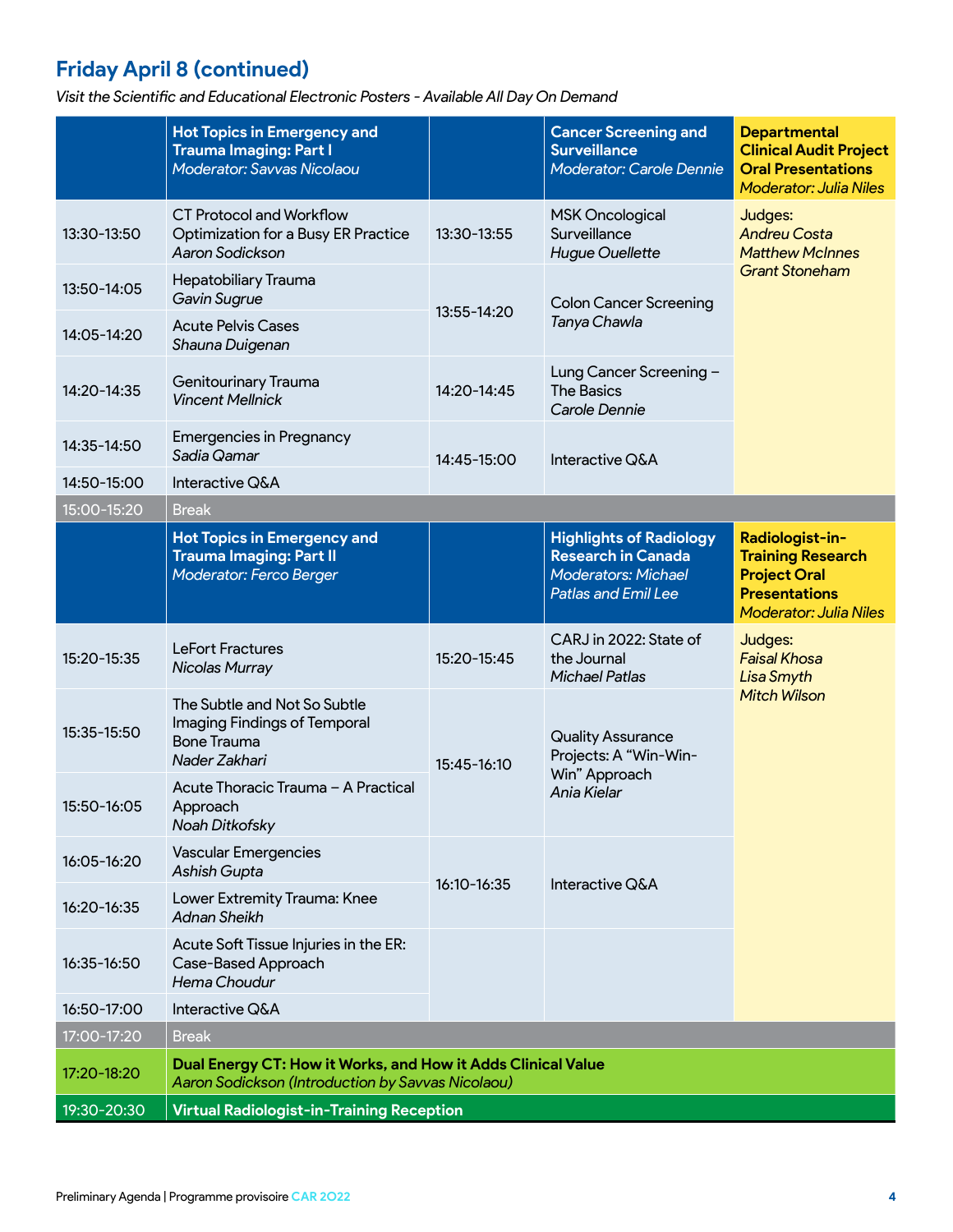### **Saturday April 9**

|                | <b>Cardiothoracic Imaging: The Basics</b><br>Moderator: Marie-Michèle Thériault                                                         |             |                                                                                                        |
|----------------|-----------------------------------------------------------------------------------------------------------------------------------------|-------------|--------------------------------------------------------------------------------------------------------|
| $9:00 - 9:25$  | Is This Cancer? Lung Cancer Mimickers<br>Jana Taylor                                                                                    |             |                                                                                                        |
| $9:25 - 9:50$  | Incidental Findings in the Lung and Mediastinum - What's Actionable?<br><b>Micheal McInnis</b>                                          |             |                                                                                                        |
| $9:50 - 10:15$ | Radiography of Cardiac Conduction Devices<br><b>Brett Memauri</b>                                                                       |             |                                                                                                        |
| 10:15-10:30    | Interactive Q&A                                                                                                                         |             |                                                                                                        |
| 10:30-10:50    | <b>Break</b>                                                                                                                            |             |                                                                                                        |
|                | <b>Advanced Topics in Cardiothoracic Imaging</b><br><b>Moderator: Daria Manos</b>                                                       |             |                                                                                                        |
| 10:50-11:15    | Post-Operative Imaging of the Thoracic Aorta<br>Anne Chin                                                                               |             |                                                                                                        |
| 11:15-11:40    | COVID-19 Cardiopulmonary Complications: What Every Radiologist Should Know<br>Elsie Nguyen                                              |             |                                                                                                        |
| 11:40-12:05    | ILD Multidisciplinary Panel<br>Carolina Souza, Ilan Azuelos, Marcio Gomes, David Lynch                                                  |             |                                                                                                        |
| 12:05-12:20    | Interactive Q&A                                                                                                                         |             |                                                                                                        |
| 12:00-13:00    | Lunch and visit the Electronic Posters                                                                                                  |             |                                                                                                        |
| 12:00-13:00    | <b>Accredited Symposium: Pivoting to Outpatient Diagnostic Imaging Facilities</b><br><b>vs Hospital-Based Facilities</b><br>Marco Essig |             |                                                                                                        |
| 13:00-14:00    | High Resolution CT of the Chest: What Have We Learned?<br>David Lynch (Introduction by Carole Dennie)                                   |             |                                                                                                        |
| 14:00-14:20    | <b>Break</b>                                                                                                                            |             |                                                                                                        |
|                | <b>Approaches to Pediatric Imaging: Part I</b><br>(90 mins)<br><b>Moderator: Heather Bray</b>                                           |             | <b>Update on MSK Imaging</b><br>Moderator: Adnan Sheikh                                                |
| 14:20-14:45    | Pain in the Right Iliac Fossa in Pediatrics:<br>A Systematic and Practical Approach to<br><b>Ultrasound</b><br>Amelie Damphousse        | 14:20-14:40 | Imaging of the SI joint<br><b>Robert Lambert</b>                                                       |
| 14:45-15:10    | Approach to Pediatric Chest Masses<br><b>Heather Bray</b>                                                                               | 14:40-15:00 | <b>Extensor Tendons of the Wrist</b><br>Linda Probyn                                                   |
| 15:10-15:35    | Cranial Ultrasound of the Preterm<br>Neonatal Brain<br>Ali Yikilmaz                                                                     | 15:00-15:20 | <b>Evaluation of Hip Impingement</b><br><b>Tom Powell</b>                                              |
| 15:35-15:45    | Interactive Q&A                                                                                                                         | 15:20-15:40 | Flat Foot, Imaging Features and What the<br>Referring Physician Needs to Know<br><b>Mark Cresswell</b> |
|                |                                                                                                                                         | 15:40-15:45 | Interactive Q&A                                                                                        |
| 15:45-16:00    | <b>Break</b>                                                                                                                            |             |                                                                                                        |